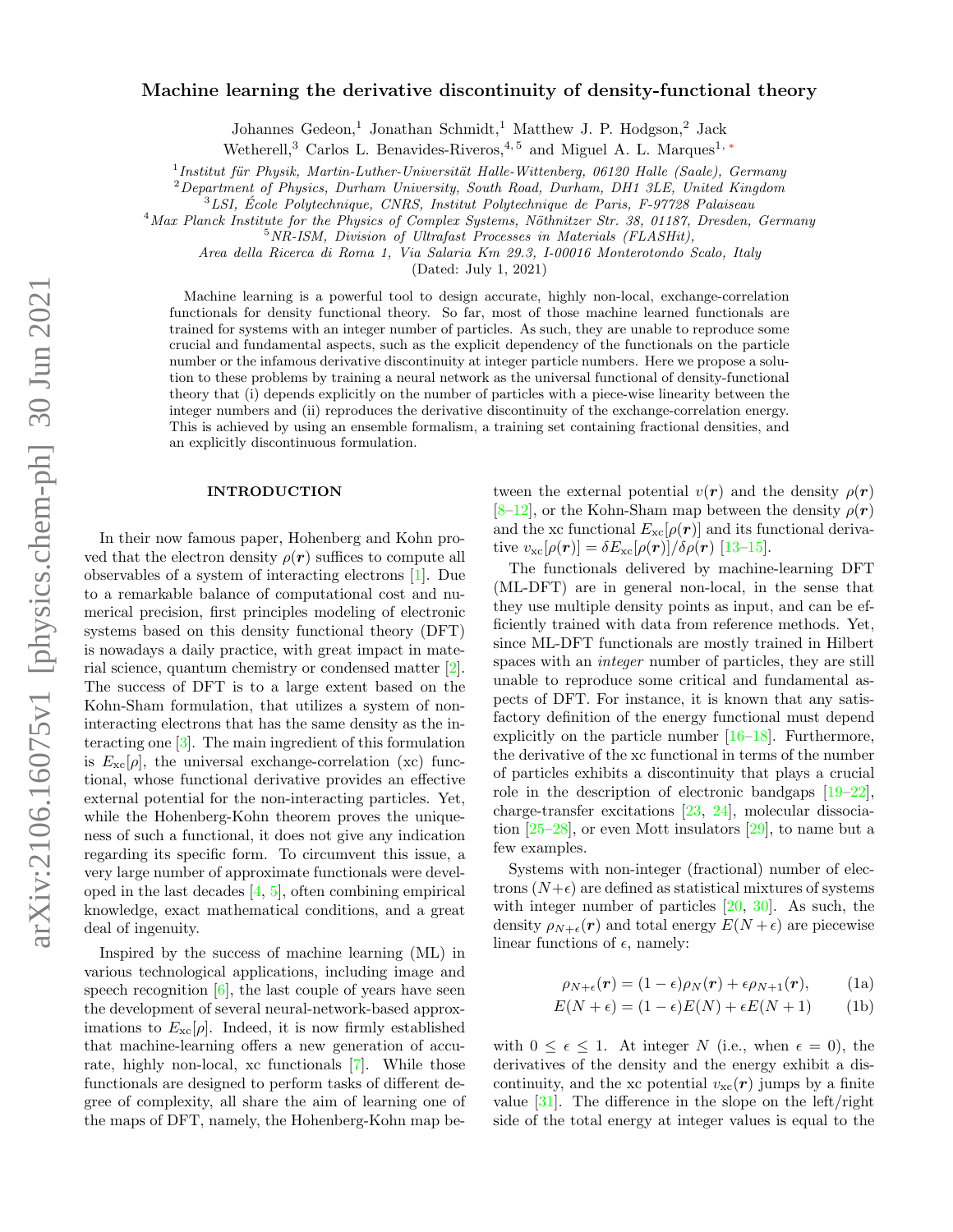fundamental gap [\[20\]](#page-6-21):

$$
I - A = \left. \frac{\partial E}{\partial N} \right|_{+} - \left. \frac{\partial E}{\partial N} \right|_{-}, \tag{2}
$$

where  $I$  is the ionization energy and  $A$  the electron affinity. Yet, in practice, standard approximations to the xc functionals that depend explicitly on the electronic density, such as the local-density (LDA) and generalizedgradient (GGA) approximations, are continuously differentiable functions of N and lack therefore a derivative discontinuity. Meta-GGAs can exhibit a discontinuity due to their dependence on the kinetic-energy density, but it is usually too small or even negative [\[32\]](#page-6-24). Due to their dependence on the Kohn-Sham orbitals, orbital functionals are discontinuous [\[33\]](#page-6-25), but this comes at the price of a much higher computational effort.

In addition to the discontinuity, a universally useful approximation for the xc functional must be "N-electron self-interaction-free" for all positive integer  $N$  [\[34\]](#page-6-26), meaning that the total energy of a system with  $N + \epsilon$  electrons in the range  $(N, N+1)$  should exhibit a linear variation with respect to  $\epsilon$ . For attractive interactions the energy is a convex function with straight lines joining subsets of ground-state energies [\[35\]](#page-6-27). Yet, approximate functionals deviate from such a correct behavior. It has been shown that semi-local density functionals are in general convex with perhaps small concave pieces [\[36\]](#page-6-28). Even the Hartree Fock theory leads to piecewise concave curves between integers [\[36\]](#page-6-28). We note that the relatively welldefined curvature of the curves is ultimately the reason for the success of the Slater half-occupation scheme [\[37\]](#page-6-29) or the LDA-1/2 method  $[38]$ . In fact, these schemes use the derivative at the midpoint (i.e., at  $N - 0.5$ ), that can be shown to be equal to the slope of the straight line between  $E(N-1)$  and  $E(N)$  if the curvature is constant, irrespective of its sign [\[39\]](#page-6-31). The centrality of these pressing issues in DFT can be further highlighted by the fact that a rigorous description of the delocalization error can be related with the energy curve of the xc functionals lying below the straight energy lines [\[36,](#page-6-28) [40\]](#page-6-32).

In this work, we propose a way to train a neural network as the ensemble universal functional of a system of fractional electron numbers that describes correctly the derivative discontinuity and the piecewise linear behavior. The ML functionals we present contain explicitly the physics of the derivative discontinuity of DFT, are highly non-local, and are trained for systems with fractional densities. For this reason, our functionals can potentially address the well known delocalization and static correlation errors of DFT [\[41–](#page-6-33)[43\]](#page-6-34) simultaneously.

### RESULTS AND DISCUSSION

Inspired by the neural network topology proposed in Ref. [\[13\]](#page-6-10), our neural network takes an electronic density as an input and returns the corresponding xc energy, whose functional derivative can in turn be used to solve the Kohn-Sham equations. The network is a sliding window convolution (SWC) network. For a 1D system of discrete spatial points  $\{r_1, ..., r_W\}$ , a window with a certain kernel size  $\kappa$  scans each data point  $\rho_{\sigma}(r_i)$  and its  $\kappa - 1$  nearest neighbors  $\eta_{\sigma}(r_i, \kappa)$  =  $\{\rho_{\sigma}(r_{j-(\kappa-1)/2}),...,\rho_{\sigma}(r_{j+(\kappa-1)/2})\}$  with  $\sigma = \uparrow, \downarrow$  to calculate a local energy  $\epsilon_{\text{loc}}^{\theta} [\eta_{\uparrow}(r_j, \kappa), \eta_{\downarrow}(r_j, \kappa)].$  The total xc energy is calculated by summing over the local energies:

<span id="page-1-1"></span>
$$
E_{\rm xc}\left[\rho_{\uparrow},\rho_{\downarrow}\right] = \sum_j \rho(r_j) \,\epsilon_{\rm loc}^{\theta}\left[\eta_{\uparrow}(r_j,\kappa),\eta_{\downarrow}(r_j,\kappa)\right].\tag{3}
$$

Here,  $\theta$  denotes the trainable parameters. The input channels can be the total electronic density  $\rho = \rho_{\uparrow} + \rho_{\downarrow}$ or the spin densities  $\rho_{\uparrow}$  and  $\rho_{\downarrow}$ . The corresponding xc potentials can be computed using automatic differentiation, as shown in Ref. [\[13\]](#page-6-10). The parameters of the neural network are updated according to the loss function:

<span id="page-1-0"></span>
$$
\mathcal{L}(\theta; \alpha, \beta) = \alpha \text{MSE}(v_{\text{xc}}^{\uparrow}[\rho_{\uparrow}, \rho_{\downarrow}], v_{\text{xc}}^{\downarrow}[\rho_{\uparrow}, \rho_{\downarrow}]) \n+ \beta \text{MSE}(E_{\text{xc}}[\rho_{\uparrow}, \rho_{\downarrow}]),
$$
\n(4)

where  $\alpha$  and  $\beta$  are fixed weights that can be adjusted to expedite convergence, and MSE is the mean squared error. A more detailed description of our networks can be found in the Methods section.

We improve the performance of this architecture by (i) training our neural network with non-integer densities, (ii) introducing the jump of the xc potential at integer numbers into the loss function, and (iii) adding an explicit discontinuity at integer electron numbers. In the following we discuss the details of these new approaches.

#### Fractional particle numbers

In general, neural networks do not extrapolate well outside the distribution of the samples used for their training . Consequently, we can not expect that machines trained solely for integer densities (as usually done) will exhibit the correct linear behaviour of the energy. To illustrate this behavior we plot, in Fig. [1,](#page-2-0) the total energy calculated with a neural network trained solely with integer densities (model A in the figure) as a function of the number of particles for a 1-dimensional system. Besides the fact that model A is far from linear, we can also note that the sign of the curvature is not constant, with both concave and convex parts. This is somehow to be expected, as the network, in contrast to the usual xc functionals, only incorporates physical knowledge through the training examples with integer densities. As such, we can easily see that approaches such as LDA-1/2 are bound to fail in this case.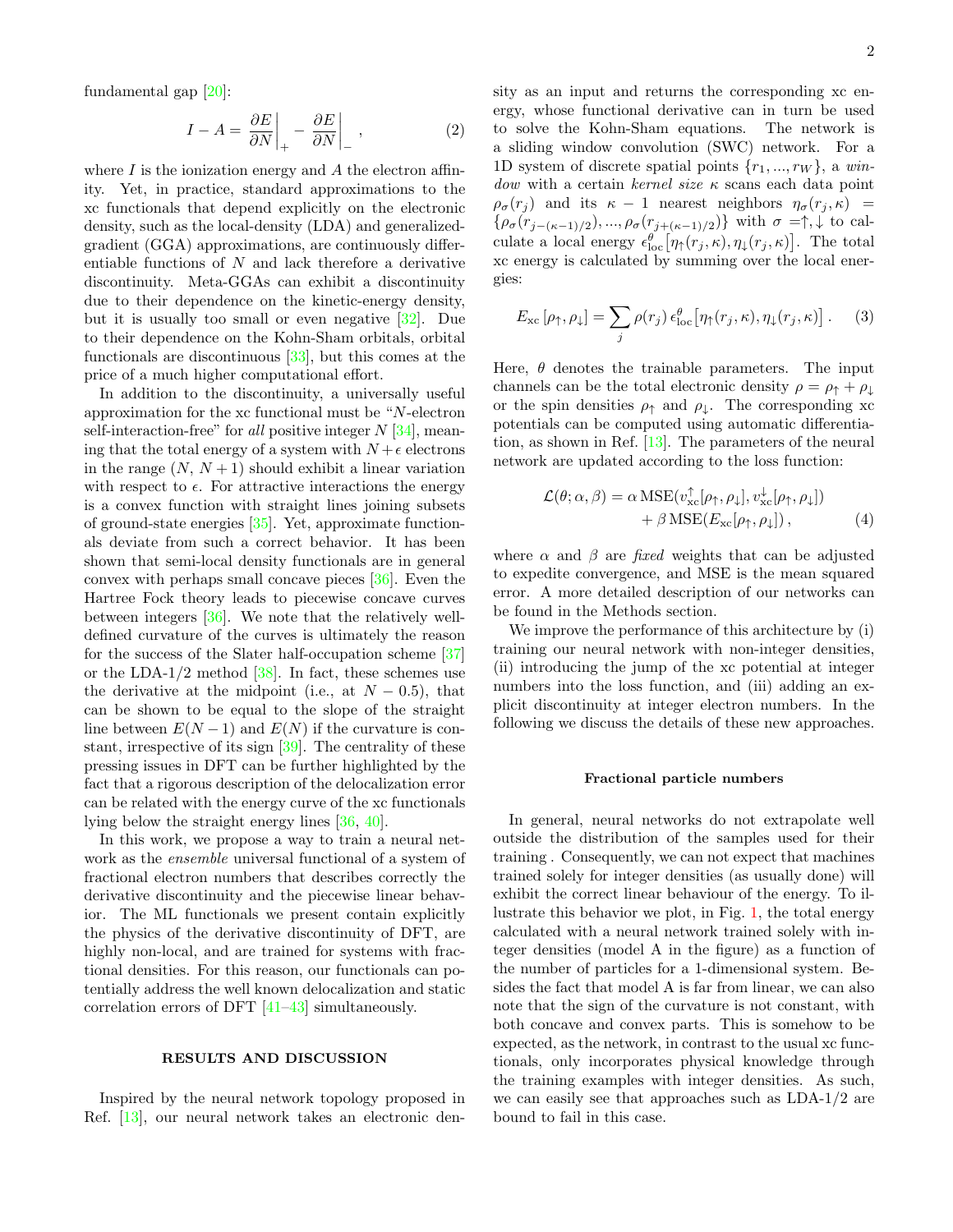

<span id="page-2-0"></span>FIG. 1. Comparison of the total energy for a certain external potential (top) as well as its derivative with respect to the particle number (bottom) for two different models: Model A has been trained with integer densities only. Model B has been trained with fractional densities, the exact  $\Delta_{\rm xc}$ -shift, and employs the AF (see text).



<span id="page-2-1"></span>FIG. 2. Comparison of the mean absolute error (MAE) of the total energy between two different models (averaged over 100 external potentials). The model "FDs" (blue) includes fractional densities  $\epsilon = (0.05, 0.2, 0.5, 0.8, 0.95)$  in the training. The second model (red) includes only integer densities in the training. Both models were trained within the spin-DFT framework.

As a first strategy to solve this problem, we decided to include samples calculated within ensemble-DFT at fractional densities in our training. To obtain this data we created a set of total energies and electronic densities for a series of 1-dimensional exact calculations. We then constructed ensemble densities and inverted the ensemble Kohn-Sham equations, in order to compute the exact xc energy and potential for these systems. We used an inversion algorithm based on Ref. [\[44\]](#page-6-35) that we extended for both spin-DFT  $[45]$  and to ensemble systems. As a result, we created exact training and testing data with particle numbers between 1 and 3 electrons, that we used to train our models.

In Fig. [2](#page-2-1) we compare the mean absolute error (MAE) of the total energy for a functional trained with fractional densities (blue) and a functional trained only for systems with integer densities (red) (averaged over a test set of 100 external potentials). As we can see, the model trained at integer densities yields an excellent prediction for the total energy at those integers, but exhibits a considerably larger error at fractional numbers. Remarkably, by simply adding fractional densities to the training set, the error decreases by more than one order of magnitude, and the MAE over the entire [1, 3]-range remains below  $2 \times 10^{-3}$  a.u. We note in passing that we trained the networks both for spin-restricted and spin-unrestricted DFT with similar results. As such, we decided to use the spin-restricted formalism in the following.

While this strategy resolved, to a large extent, the many-electron self-interaction error, a problem still remains in the vicinity of the integer particle numbers. In fact, our network is fully differentiable, and does not (in fact can not) exhibit a true derivative discontinuity (in a mathematical sense) as a function of N.

#### Jump in the xc potential

We can easily relate the discontinuity of the total energy at integer particle numbers with an uniform shift in the potential. Indeed, the exact uniform shift  $\Delta_{\text{xc}}^N$  of  $v_{\text{xc}}$ at integer particle number  $N$  obeys the relation  $\boxed{46}$ :

$$
\left. \frac{\partial E}{\partial N} \right|_{+} - \left. \frac{\partial E}{\partial N} \right|_{-} = \varepsilon_{\rm s}^{N} + \Delta_{\rm xc}^{N} , \tag{5}
$$

where  $\varepsilon_{\rm s}^N$  is the Kohn-Sham gap, i.e. the difference between the lowest unoccupied (LUMO) and the highest occupied (HOMO) molecular orbital energies. Noticeably,  $E(N)$  and  $E(N \pm 1)$ , as well as the eigenvalues corresponding to the LUMO and HOMO can be computed while creating the training sets.

Our second strategy consists of computing, in our learning process, both  $\rho_{N+\epsilon}$ , and the exact shift  $v_{\rm xc}(N_+) - v_{\rm xc}(N_-)$ . The corresponding mean squared error is then used to extend the loss function in Eq.  $(4)$ 

$$
\mathcal{L} \to \mathcal{L} + \lambda \text{MSE}(v_{\text{xc}}(N + \epsilon) - v_{\text{xc}}(N)), \quad (6)
$$

where  $\lambda$  is an additional hyperparameter.

We expect that this extended loss function can help the functional to learn the correct shift in the derivative. Unfortunately training our basic SWC network with this loss function failed for any learning rate tested. This can be understood from the fact that our network is still fully differentiable, and can not be forced to learn a discontinuous function. It is clear that to resolve this issue we have to allow explicitly for a discontinuous behaviour in the neural network topology.

### Incorporating the discontinuity

An intuitive way to introduce a discontinuity in the derivatives of the neural network is to use non-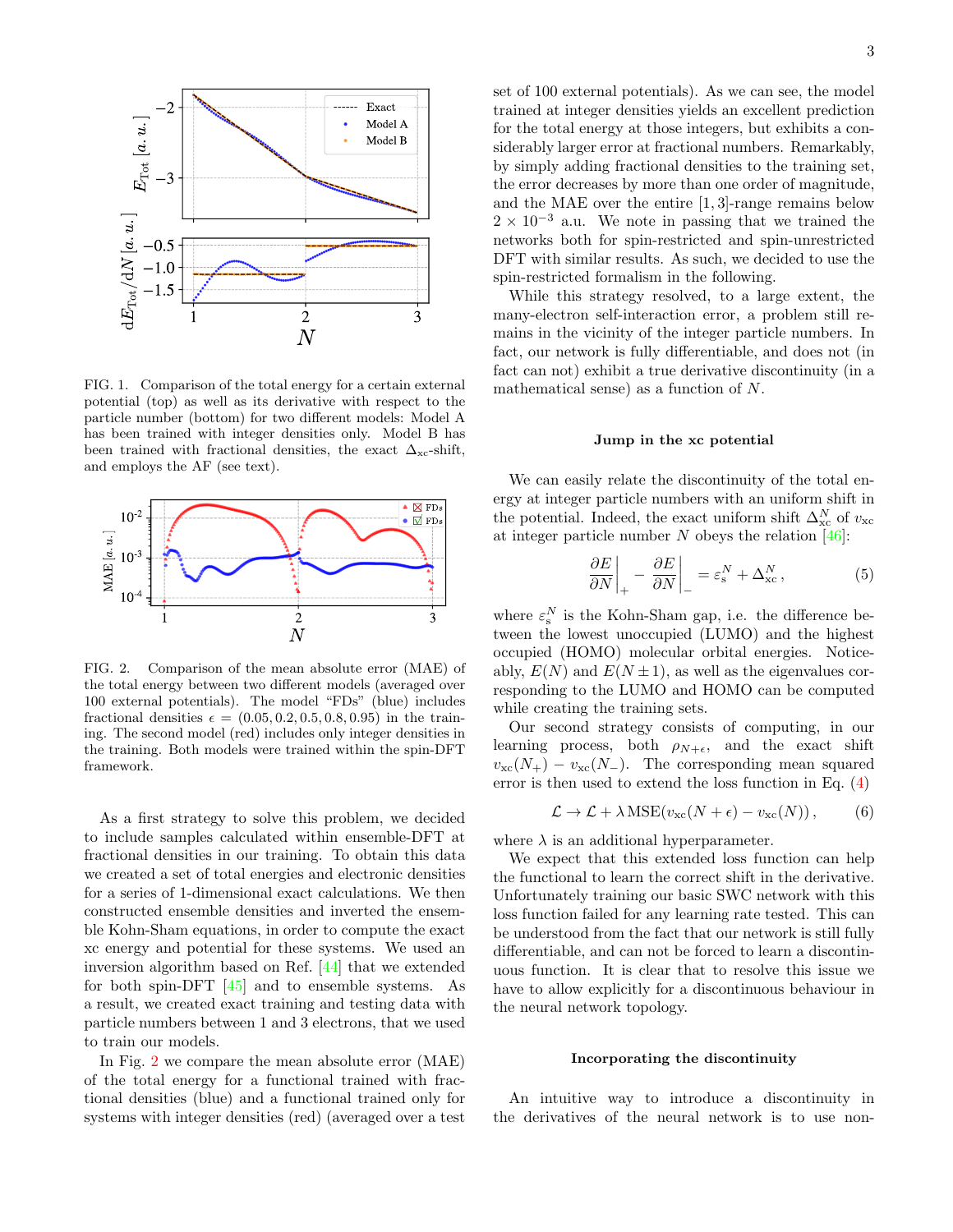

<span id="page-3-0"></span>FIG. 3. Integration of the non-differentiable auxiliary function  $u[\rho_{\uparrow}, \rho_{\downarrow}]$  as a third channel to the basic SWC unit. The input data contains two channels for both spin-densities  $\rho_{\uparrow}$ and  $\rho_{\downarrow}$  respectively.

differentiable activation functions (e.g., the rectified linear unit [\[47\]](#page-6-38)). But there is no obvious reason why a non-differentiability at integer particle numbers will appear – and these networks will most likely become nondifferentiable with respect to the density  $\rho$ . To overcome this problem we take an alternative route: We define an auxiliary function (AF), which we force to be nondifferentiable at all integer particle numbers:

$$
u\left[\rho_{\uparrow},\rho_{\downarrow}\right] = a + \frac{|\sin(\pi \tilde{n})|}{\tilde{n} + b} \sum_{j} u_{\text{loc}}^{\theta'} \left[\eta_{\uparrow}(r_{j}, \kappa), \eta_{\downarrow}(r_{j}, \kappa)\right],
$$

where  $\tilde{n} = \int (\rho_{\uparrow} + \rho_{\downarrow}) dr$  is the (fractional) number of particles and a and b are arbitrary positive constants. Notice that the non-differentiability of the AF comes from the non-differentiability of the function  $|\sin(\pi \tilde{n})|$ . The local functions  $u_{\text{loc}}^{\theta'}$  are obtained by using another SWC neural network. We then replace the functional  $E_{\rm xc}[\rho_{\uparrow},\rho_{\downarrow}]$ in Eq. [\(3\)](#page-1-1) by  $E'_{\text{xc}}[\rho_{\uparrow}, \rho_{\downarrow}] \equiv E_{\text{xc}}[\rho_{\uparrow}, \rho_{\downarrow}, u[\rho_{\uparrow}, \rho_{\downarrow}]]$ , where the additional channel has been appended to the spin channels. Here each point carries the (same) information



<span id="page-3-1"></span>FIG. 4. Comparison of the derivatives of the energy with respect to the particle number  $N$  for three different models evaluated at a randomly chosen external potential: the first model uses only fractional densities, the second incorporates the exact xc shift in the loss function, and the third one uses a non-differentiable AF, in addition to the exact xc shift and the fractional densities.



<span id="page-3-2"></span>FIG. 5. Comparison between the predicted jump of the xc potential at  $N = 2$  for Model A and Model B (as explained in the main text). The results correspond to the same external potential used in Fig. [1.](#page-2-0)

of the value of the non-differentiable AF as illustrated in Fig. [3.](#page-3-0) As we show below, this procedure ensures that the machine can learn the non-differentiable function in an efficient manner.

To study the performance of our approach, Fig. [4](#page-3-1) presents the predicted derivative of the total energy for three different training models: (1) a model trained only with fractional densities, (2) a model using the AF in the network architecture and trained with fractional densities, and (3) a model using the AF, the shift in the loss function and fractional densities. First, we should note that the inclusion of the AF solved the training problems discussed in the previous section. As expected, the first model does not predict the correct derivative discontinuity, despite yielding very good errors at fractional particle numbers. While the second model already demonstrates major improvements, especially at  $N = 2$ , our most important finding is that the third model does exhibit a remarkable agreement with the exact results.

In Fig. [1](#page-2-0) the energy as a function of the particle number is displayed for two models: (A) a model trained with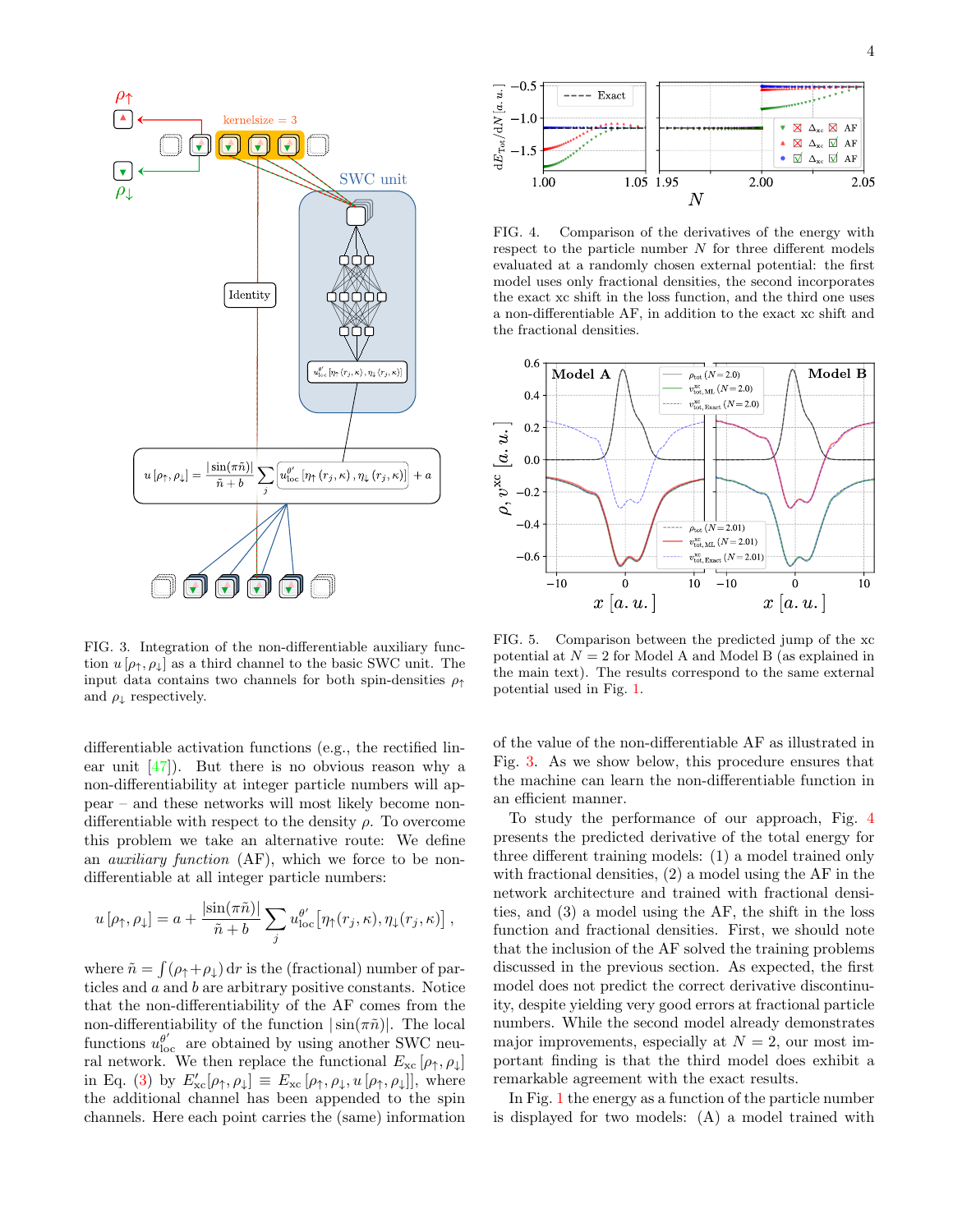integer densities only and (B) a model using fractional densities, the shift in the loss function and the AF. The situation is clearly much better for model B, as the energy is very close to linear between integers and shows a cusp at  $N = 2$ . As shown in Fig. [5,](#page-3-2) this model is also able to reproduce the correct jump in the xc potential: Here we display the xc potentials and densities for a randomly selected external potential at 2 and 2.01 electrons. On the left panel of Fig. [5](#page-3-2) we can see that the xc potential of the basic model A is correct at 2 electrons but barely changes when going from 2 to 2.01. Model B, on the other hand, shows the correct uniform shift in its xc potential.

## **CONCLUSIONS**

We trained a neural network as an exchange correlation functional that (i) depends explicitly on the number of particles; (ii) yields total energies that are piecewise linear between the integers and (iii) reproduces the infamous derivative discontinuity of the exchange-correlation energy with remarkable accuracy. To do so we extended the sliding window convolution algorithm to systems with fractional number of particles, and developed a non-differentiable auxiliary function that allows the network to learn correctly the derivative discontinuity. The most efficient way to train a model yielding highly accurate predictions for the energy in the entire range of particle numbers is by (i) adding multiple fractional densities into the training data, (ii) training for the correct shift in the xc potential at integer particle numbers, and (iii) incorporating an auxiliary function with a discontinuous derivative with respect to the particle number at integers.

Our work pushes forward the on-going research on machine-learning functionals by incorporating the correct physics into the training process, thereby improving the path towards an exact functional [\[48\]](#page-7-0). As an outlook, we think it will be important to incorporate and test our results for realistic 3D systems. We also expect that our results can stimulate research on similar problems for ensemble DFT (understood as mixtures of ground and excites states), orbital free DFT or functional theories of reduced density matrices [\[49](#page-7-1)[–53\]](#page-7-2).

### **METHODS**

In this section we present all methods and computational details necessary to arrive at our results. First we discuss the generation of the training data and second the details of the network implementation.

### <span id="page-4-0"></span>Exact calculations

To train and test our models we created a set of 1-dimensional exact calculations and Kohn-Sham inversions. We sampled 1500 external (Coulomb-) potentials and computed the exact electronic ground state densities as well as the corresponding energies by solving the eigenvalue problem for the electronic Hamiltonian

$$
H = -\sum_{i=1}^{N} \frac{\nabla_i^2}{2} - \sum_{j=1}^{K} \sum_{i=1}^{N} \frac{Z_j}{\sqrt{1 + |R_j - r_i|^2}} + \sum_{i < j} \frac{1}{\sqrt{1 + |r_i - r_j|^2}},\tag{7}
$$

where K is the total number of nuclei, the variables  $R_i$ and  $Z_i$  denote the position and charge of the jth nuclei respectively,  $N \in \{1, 2, 3\}$  is the total number of electrons, and  $r_i$  is the position of the *i*<sup>th</sup> electron. We solve the exact ground-state problem with Octopus [\[54\]](#page-7-3), using a grid spacing of 0.1 a.u. and a box size of 23 a.u. (leading to a grid with 231 points). To circumvent the integrability problem of the Coulomb interaction in 1D we used a softened interaction. The total number of nuclei K were set to be 1, 2 or 3, such that their individual charges satisfy  $\sum_k Z_k = 3$ . Their positions were randomly distributed with  $|R_k| \leq 4$  a.u.

### Spin densities

As Octopus [\[54\]](#page-7-3) only provides directly spin-densities and wave-functions for two-particle systems we now discuss the problem of obtaining the spin densities for the three particle systems.

We start by noticing that solving the eigenvalue problem  $H\Phi = E\Phi$  for the Hamiltonian [\(7\)](#page-4-0) yields all manyparticle solutions, including both fermionic and bosonic states. A spin-adapted fermionic solution of the form  $\Psi(r_1\sigma_1,\ldots,r_N\sigma_N)$  can be obtained by projecting any spatial solution  $\Phi$  on the Young diagrams belonging to certain spin quantum numbers  $(S, M)$ , with S being the total spin and  $M = \sum_i \sigma_i$  [\[55,](#page-7-4) [56\]](#page-7-5). For a detailed description we refer to  $[55, 57, 58]$  $[55, 57, 58]$  $[55, 57, 58]$  $[55, 57, 58]$  $[55, 57, 58]$ . Let us denote a set of f primitive, degenerated, but orthogonal spin functions as  $\{X(N, S, M; i)\}_{i=1 \cdots f}$ . A permutation **P** acting on a spin function can be expressed as a linear combination of all primitive spin functions:

$$
\mathbf{P}X(N, S, M; i) = \sum_{j=1}^{f} X(N, S, M; j) U(P)_{ji}^{S}.
$$
 (8)

The expansion coefficients  $U(P)_{ji}^S$  can be calculated using the orthogonality of  $X(N, S, M; j)$  [\[59\]](#page-7-8). By taking into account the antisymmetrization  $\mathcal{A} = \frac{1}{\sqrt{2}}$  $\frac{1}{N!} \sum_{P} (-1)^P \mathbf{P}$  of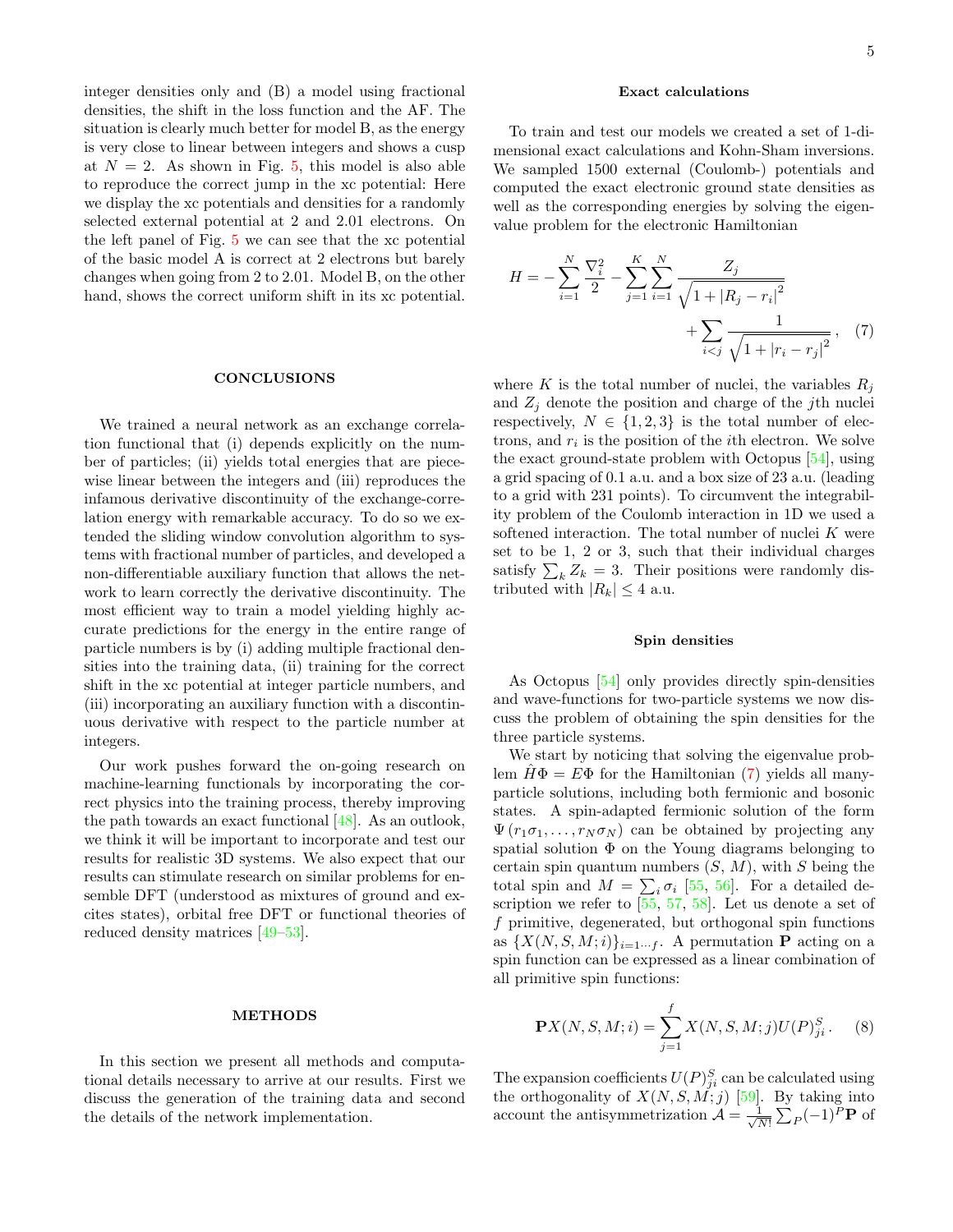the product of the spin and spatial parts  $\Phi X(N, S, M; i)$ one obtains a sum of products of spatial and spin functions, as follows:

$$
\Psi_i = \mathcal{A}\Phi X(N, S, M; i)
$$
  
= 
$$
\frac{1}{\sqrt{N!}} \sum_P (-1)^p \mathbf{P}^r \Phi \mathbf{P}^\sigma X(N, S, M; i)
$$
  
= 
$$
\frac{1}{\sqrt{f}} \sum_{j=1}^f X(N, S, M; j) \Phi_{ji}^S,
$$
 (9)

where  $\mathbf{P}^r$  and  $\mathbf{P}^{\sigma}$  denote that the permutations operates on spatial and spin coordinates respectively, and

$$
\Phi_{ji}^S = \sqrt{\frac{f}{N!}} \sum_P U(P)_{ji}^S (-1)^p \mathbf{P}^r \Phi(\mathbf{r}_1, \dots, \mathbf{r}_N) . \tag{10}
$$

For the ground state of  $N = 3$  two linear independent spin-eigenfunctions can be chosen:

$$
X(3, 1/2, 1/2; 1) = \frac{1}{\sqrt{6}} \left[ 2 \uparrow \uparrow \downarrow - (\uparrow \downarrow \uparrow + \downarrow \uparrow \uparrow) \right], \quad (11a)
$$

$$
X(3, \frac{1}{2}, \frac{1}{2}; 2) = \frac{1}{\sqrt{2}} (\uparrow \downarrow \uparrow - \downarrow \uparrow \uparrow).
$$
 (11b)

The (normalized) spatial parts in Eq. [\(9\)](#page-5-0) and the corresponding spin densities  $\rho_{\uparrow}(x)$  and  $\rho_{\downarrow}(x)$  can then be found. For instance,

$$
\rho_{\uparrow}(x) = \iint \left[ 5|\tilde{\Phi}_1|^2 + 9|\tilde{\Phi}_2|^2 \right] (dx_2 dx_3 + dx_1 dx_3) + \iint \left[ 2|\tilde{\Phi}_1|^2 + 18|\tilde{\Phi}_2|^2 \right] dx_1 dx_2 , \qquad (12)
$$

with  $\tilde{\Phi}_1 = 2 \Phi_{11}^{S=1/2}$  and  $\tilde{\Phi}_2 = 2 \Phi_{21}^{S=1/2}$ √ 3.

## Kohn-Sham inversion

For the inversion of the densities we used the optimization algorithm proposed in Ref. [\[44\]](#page-6-35), that casts the inverse DFT problem of finding the  $v_{\rm xc}(\mathbf{r})$  that yields a given density  $\rho(\mathbf{r})$  as a constrained optimization problem. The conjugate gradient method was used to update the xc potentials  $v_{\text{xc}}^{\sigma}(\boldsymbol{r})$ . A constant weight function  $w \equiv 1$ was also used.

The densities of  $N = 1, 2, 3$  particles were mixed, allowing us to generate a fractional densities for each external potential. For instance, the set  $\{1, 1.5, 2, 2.5, 3\}$ contains additional  $\epsilon = 0.5$  fractional densities beside the integer ones. If the inversion algorithm did not converge to a MSE below  $1.5 \times 10^{-7}$  for a given density, we removed all samples corresponding to that external potential. The computed xc potentials were shifted by a constant to be in agreement with Koopman's theorem [\[60\]](#page-7-9).

In Fig. [6](#page-5-1) we show a few examples of such spin-densities and inverted xc potentials. For the fractional densities plotted in Fig. [7](#page-5-2) the shift of the xc potential caused by the  $\Delta_{\rm xc}$  jump is clearly visible.

<span id="page-5-0"></span>

<span id="page-5-1"></span>FIG. 6. Densities and corresponding xc potentials for a certain external potential for different integer particle numbers.



<span id="page-5-2"></span>FIG. 7. Densities and corresponding xc potentials for a certain external potential for different fractional particle numbers.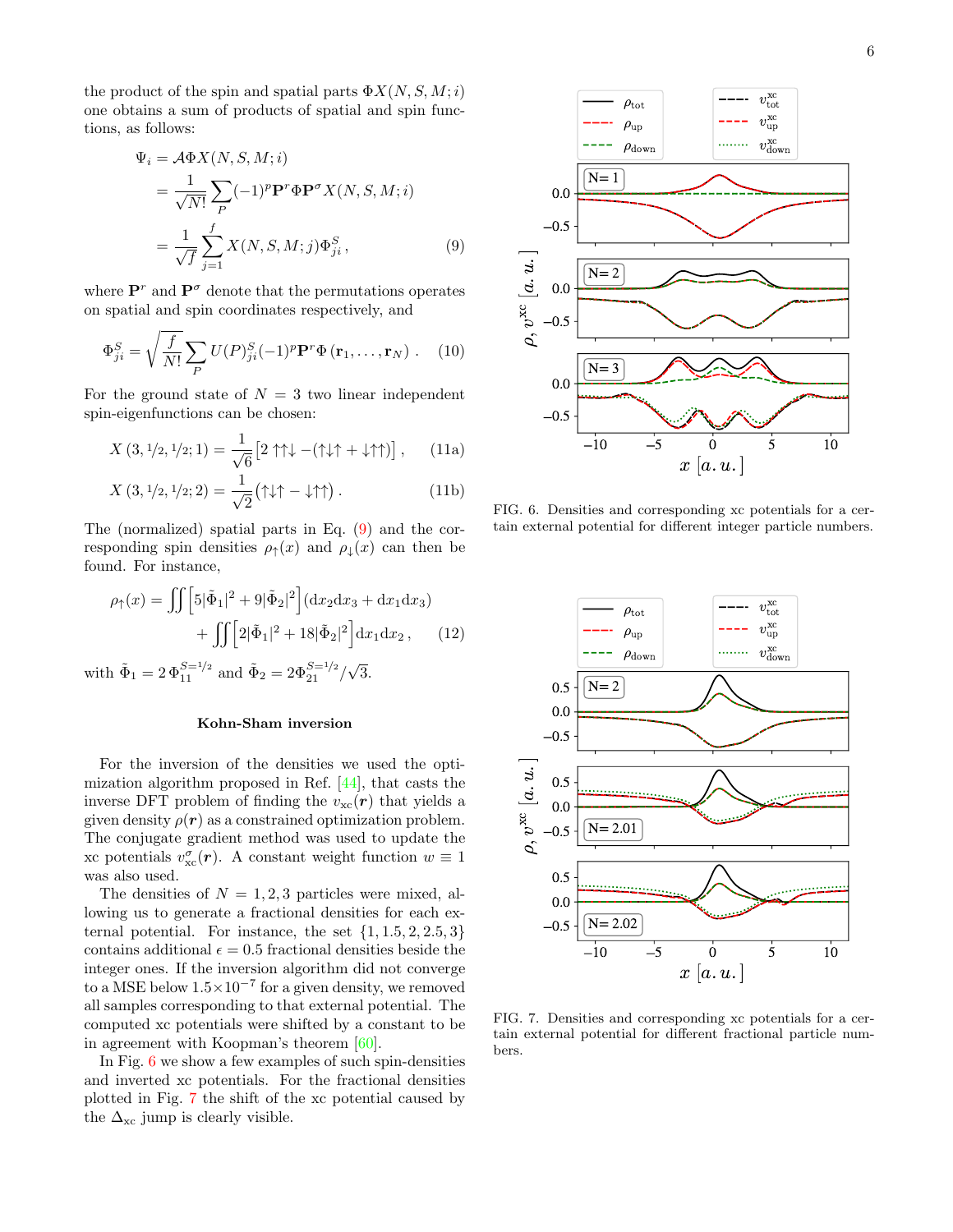### Network implementation

The neural networks were implemented in pytorch [\[61\]](#page-7-10) using pytorch-lightning [\[62\]](#page-7-11) to simplify the training process. As discussed before we used the sliding window convolution as proposed in Ref. [\[13\]](#page-6-10). For each network the number of zero-paddings at the system's boundaries was set to  $(\kappa - 1)/2$  ( $\kappa$  is an odd number in our calculations). For all models presented in this paper, we chose a kernel size of  $\kappa = 201$ , corresponding to highly nonlocal funtionals. Each local density was fed into a fully connected network with SILU [\[63\]](#page-7-12) activation functions, and the output layer returned the local functions described in the previous sections. The use of SILU activation functions guaranteed the smoothness of the exchange correlation potential and its higher order derivatives. All hidden layer sizes were set to 32. Including the window convolution we used 4 hidden layers. The additional SWC unit for the AF shared the same hyperparameters. The network weights were optimized with ADAM while using a cyclic learning rate scheduler. We used a learning rate of  $7\times10^{-4}$  with a batch size of 30. The only exceptions were models trained with the xc-jump in the loss function. In this case each batch contained one density, corresponding to a random external potential. If the  $\Delta_{\rm xc}$ -shift was incorporated in the loss function, the densities per batch consisted of all fractional densities of a certain external potential. For these networks we kept the learning rate used before, but changed the batch size to one. The models were trained for 30 000 epochs and the model with the best validation loss was selected for testing.

- <span id="page-6-0"></span><sup>∗</sup> [miguel.marques@physik.uni-halle.de](mailto:miguel.marques@physik.uni-halle.de)
- <span id="page-6-1"></span>[1] P. Hohenberg and W. Kohn, [Phys. Rev.](https://doi.org/10.1103/PhysRev.136.B864) 136, B864  $(1964)$ .
- <span id="page-6-2"></span>[2] R. O. Jones, [Rev. Mod. Phys.](https://doi.org/10.1103/RevModPhys.87.897) 87, 897 (2015).
- <span id="page-6-3"></span>[3] W. Kohn and L. Sham, Phys. Rev. 140[, A1133 \(1965\).](https://doi.org/10.1103/PhysRev.140.A1133)
- <span id="page-6-4"></span>[4] S. Lehtola, C. Steigemann, M. J. Oliveira, and M. A. Marques, [SoftwareX](https://doi.org/https://doi.org/10.1016/j.softx.2017.11.002) 7, 1 (2018).
- <span id="page-6-5"></span>[5] J. Perdew and K. Schmidt, [AIP Conf. Proc.](https://doi.org/10.1063/1.1390175) 577, 1 [\(2001\).](https://doi.org/10.1063/1.1390175)
- <span id="page-6-6"></span>[6] L. Deng and X. Li, [IEEE-ACM T. Audio Spe.](https://doi.org/10.1109/TASL.2013.2244083) 21, 1060 [\(2013\).](https://doi.org/10.1109/TASL.2013.2244083)
- <span id="page-6-7"></span>[7] B. Kalita, L. Li, R. J. McCarty, and K. Burke, [Acc.](https://doi.org/10.1021/acs.accounts.0c00742) Chem. Res. 54[, 818 \(2021\).](https://doi.org/10.1021/acs.accounts.0c00742)
- <span id="page-6-8"></span>[8] F. Brockherde, L. Vogt, L. Li, M. Tuckerman, K. Burke, and K.-R. Müller, [Nat. Comm.](https://doi.org/10.1038/s41467-017-00839-3) 8, 872 (2017).
- [9] L. Li, S. Hoyer, R. Pederson, R. Sun, E. Cubuk, P. Riley, and K. Burke, [Phys. Rev. Lett.](https://doi.org/10.1103/PhysRevLett.126.036401) 126, 036401 (2021).
- [10] J. Margraf and K. Reuter, [Nature Comm.](https://doi.org/10.1038/s41467-020-20471-y) **12**, 344 (2021).
- [11] J. R. Moreno, G. Carleo, and A. Georges, [Phys. Rev.](https://doi.org/10.1103/PhysRevLett.125.076402) Lett. 125[, 076402 \(2020\).](https://doi.org/10.1103/PhysRevLett.125.076402)
- <span id="page-6-9"></span>[12] K. Ryczko, D. A. Strubbe, and I. Tamblyn, [Phys. Rev.](https://doi.org/10.1103/PhysRevA.100.022512) A 100[, 022512 \(2019\).](https://doi.org/10.1103/PhysRevA.100.022512)
- <span id="page-6-10"></span>[13] J. Schmidt, C. L. Benavides-Riveros, and M. A. L. Marques, [J. Phys. Chem. Lett.](https://doi.org/10.1021/acs.jpclett.9b02422) 10, 6425 (2019).
- <span id="page-6-11"></span>[15] M. M. Denner, M. H. Fischer, and T. Neupert, [Phys.](https://doi.org/10.1103/PhysRevResearch.2.033388) Rev. Research 2[, 033388 \(2020\).](https://doi.org/10.1103/PhysRevResearch.2.033388)
- <span id="page-6-12"></span>[16] E. Lieb, [Int. J. Quantum Chem.](https://doi.org/https://doi.org/10.1002/qua.560240302) 24, 243 (1983).
- [17] E. Ludeña and V. Karasiev, Kinetic energy functionals: History, challenges and prospects, in [Reviews of Modern](https://doi.org/10.1142/9789812775702_0022) [Quantum Chemistry](https://doi.org/10.1142/9789812775702_0022), edited by K. Sen (World Scientific, 2002) pp. 612–665.
- <span id="page-6-13"></span>[18] E. Kraisler and L. Kronik, [Phys. Rev. Lett.](https://doi.org/10.1103/PhysRevLett.110.126403) 110, 126403 [\(2013\).](https://doi.org/10.1103/PhysRevLett.110.126403)
- <span id="page-6-14"></span>[19] L. J. Sham and M. Schlüter, *[Phys. Rev. Lett.](https://doi.org/10.1103/PhysRevLett.51.1888)* **51**, 1888 [\(1983\).](https://doi.org/10.1103/PhysRevLett.51.1888)
- <span id="page-6-21"></span>[20] J. Perdew, R. Parr, M. Levy, and J. Balduz, [Phys. Rev.](https://doi.org/10.1103/PhysRevLett.49.1691) Lett. 49[, 1691 \(1982\).](https://doi.org/10.1103/PhysRevLett.49.1691)
- [21] M. Grüning, A. Marini, and A. Rubio, [Phys. Rev. B](https://doi.org/10.1103/PhysRevB.74.161103)  $74$ , [161103 \(2006\).](https://doi.org/10.1103/PhysRevB.74.161103)
- <span id="page-6-15"></span>[22] X. Andrade and A. Aspuru-Guzik, [Phys. Rev. Lett.](https://doi.org/10.1103/PhysRevLett.107.183002) 107, [183002 \(2011\).](https://doi.org/10.1103/PhysRevLett.107.183002)
- <span id="page-6-16"></span>[23] M. J. P. Hodgson, E. Kraisler, A. Schild, and E. K. U. Gross, [J. Phys. Chem. Lett.](https://doi.org/10.1021/acs.jpclett.7b02615) 8, 5974 (2017).
- <span id="page-6-17"></span>[24] A. Mirtschink, M. Seidl, and P. Gori-Giorgi, [Phys. Rev.](https://doi.org/10.1103/PhysRevLett.111.126402) Lett. 111[, 126402 \(2013\).](https://doi.org/10.1103/PhysRevLett.111.126402)
- <span id="page-6-18"></span>[25] P. Mori-Sánchez and A. Cohen, [Phys. Chem. Chem.](https://doi.org/10.1039/C4CP01170H) Phys. 16[, 14378 \(2014\).](https://doi.org/10.1039/C4CP01170H)
- [26] M. Mosquera and A. Wasserman, [Mol. Phys.](https://doi.org/10.1080/00268976.2014.968650) 112, 2997 [\(2014\).](https://doi.org/10.1080/00268976.2014.968650)
- [27] E. J. Baerends, Mol. Phys. 118[, e1612955 \(2020\).](https://doi.org/10.1080/00268976.2019.1612955)
- <span id="page-6-19"></span>[28] J. Perdew, in *[Density Functional Methods In Physics](https://www.springer.com/gp/book/9781475708202)*, edited by R. Dreizler and J. d. Providência (Plenum Press, 1985) pp. 265–308.
- <span id="page-6-20"></span>[29] A. J. Cohen, P. Mori-Sánchez, and W. Yang, [Chem. Rev.](https://doi.org/10.1021/cr200107z) 112[, 289 \(2012\).](https://doi.org/10.1021/cr200107z)
- <span id="page-6-22"></span>[30] W. Yang, Y. Zhang, and P. Ayers, [Phys. Rev. Lett.](https://doi.org/10.1103/PhysRevLett.84.5172) 84, [5172 \(2000\).](https://doi.org/10.1103/PhysRevLett.84.5172)
- <span id="page-6-23"></span>[31] J. Perdew and M. Levy, [Phys. Rev. Lett.](https://doi.org/10.1103/PhysRevLett.51.1884) **51**, 1884 (1983).
- <span id="page-6-24"></span>[32] F. Eich and M. Hellgren, [J. Chem. Phys.](https://doi.org/10.1063/1.4903273) 141, 224107 [\(2014\).](https://doi.org/10.1063/1.4903273)
- <span id="page-6-25"></span>[33] S. Kümmel and L. Kronik, [Rev. Mod. Phys.](https://doi.org/10.1103/RevModPhys.80.3) 80, 3 (2008).
- <span id="page-6-26"></span>[34] A. Ruzsinszky, J. Perdew, G. Csonka, O. Vydrov, and G. Scuseria, J. Chem. Phys. 125[, 194112 \(2006\).](https://doi.org/10.1063/1.2387954)
- <span id="page-6-27"></span>[35] E. Perfetto and G. Stefanucci, [Phys. Rev. B](https://doi.org/10.1103/PhysRevB.86.081409) 86, 081409 [\(2012\).](https://doi.org/10.1103/PhysRevB.86.081409)
- <span id="page-6-28"></span>[36] C. Li and W. Yang, J. Chem. Phys. **146**[, 074107 \(2017\).](https://doi.org/10.1063/1.4974988)
- <span id="page-6-29"></span>[37] J. C. Slater and K. H. Johnson, [Phys. Rev. B](https://doi.org/10.1103/PhysRevB.5.844) 5, 844 [\(1972\).](https://doi.org/10.1103/PhysRevB.5.844)
- <span id="page-6-30"></span>[38] L. G. Ferreira, M. Marques, and L. K. Teles, [Phys. Rev.](https://doi.org/10.1103/PhysRevB.78.125116) B 78[, 125116 \(2008\).](https://doi.org/10.1103/PhysRevB.78.125116)
- <span id="page-6-31"></span>[39] E. J. Baerends, J. Chem. Phys. 149[, 054105 \(2018\).](https://doi.org/10.1063/1.5026951)
- <span id="page-6-32"></span>[40] D. Hait and M. Head-Gordon, [J. Phys. Chem. Lett.](https://doi.org/10.1021/acs.jpclett.8b02417) 9, [6280 \(2018\).](https://doi.org/10.1021/acs.jpclett.8b02417)
- <span id="page-6-33"></span>[41] A. Cohen, P. Mori-Sánchez, and W. Yang, [Science](https://doi.org/10.1126/science.1158722) 321, [792 \(2008\).](https://doi.org/10.1126/science.1158722)
- [42] P. Mori-Sánchez, A. J. Cohen, and W. Yang, [Phys. Rev.](https://doi.org/10.1103/PhysRevLett.100.146401) Lett. 100[, 146401 \(2008\).](https://doi.org/10.1103/PhysRevLett.100.146401)
- <span id="page-6-34"></span>[43] C. L. Benavides-Riveros, N. N. Lathiotakis, and M. A. L. Marques, [Phys. Chem. Chem. Phys.](https://doi.org/10.1039/C7CP01137G) 19, 12655 (2017).
- <span id="page-6-35"></span>[44] B. Kanungo, P. M. Zimmerman, and V. Gavini, [Nature](https://doi.org/10.1038/s41467-019-12467-0) Comm. 10[, 4497 \(2019\).](https://doi.org/10.1038/s41467-019-12467-0)
- <span id="page-6-36"></span>[45] U. von Barth and L. Hedin, J. Phys. C 5[, 1629 \(1972\).](https://doi.org/10.1088/0022-3719/5/13/012)
- <span id="page-6-37"></span>[46] M. Hellgren and E. K. U. Gross, [Phys. Rev. A](https://doi.org/10.1103/PhysRevA.85.022514) 85, 022514 [\(2012\).](https://doi.org/10.1103/PhysRevA.85.022514)
- <span id="page-6-38"></span>[47] V. Nair and G. Hinton (2010) pp. 807–814.